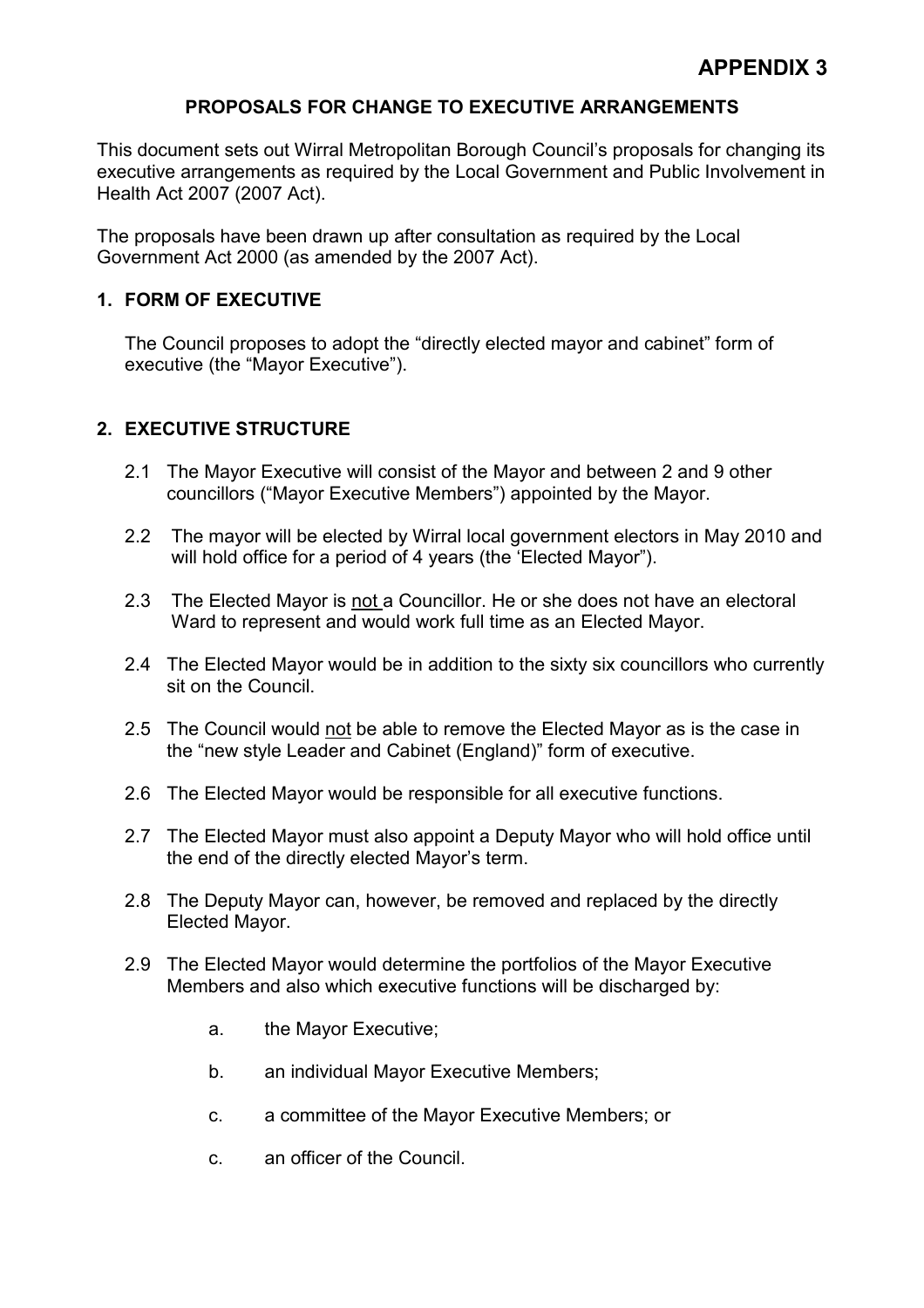- 2.10 Save for changes required for legal reasons, the existing arrangements regarding the Council's Overview and Scrutiny Board & Committees and other Council committees and panels will remain unchanged and continue under the Mayor Executive.
- 2.11 Other councillors would have the same functions as at present.
- 2.12 The Elected Mayor will hold the title of 'Mayor' and may lead the Council and carry out ceremonial functions; or the Council may decide to keep its 'ceremonial' Mayor as well. If the Council decides to keep the 'ceremonial' Mayor, he/she will normally be given a new title.
- 2.13 The Elected Mayor would be reliant upon the Council to pass the Annual Budget and other major policy and strategic framework plans specified in the Constitution and would need to work with Councillors to ensure that these are approved.

# 3. RESPONSIBILITY FOR FUNCTIONS

#### Local Choice Functions

Responsibility for functions specified in regulations under Section 13(3) (b) of the Local Government Act 2000 (known as "local choice functions") will remain unchanged from the current allocation between the Council and the executive.

However it is possible, subject to any statutory limitations, for the Council prior to the change in executive arrangements to alter the allocation of these functions. The local choice functions are set out in Part 3 Table 1 of the Council's Constitution.

#### Constitution Amendments

Constitutional amendments will be required to implement "directly elected mayor and cabinet" form of executive (the "Mayor Executive") as detailed in paragraph 2 above.

Following the Extraordinary Meeting of Council on 21 December 2009, Council's approval will be sought to amend the Constitution in order to given effect to the proposals set herein. The key amendments that will be made shall relate to the following parts of the Constitution: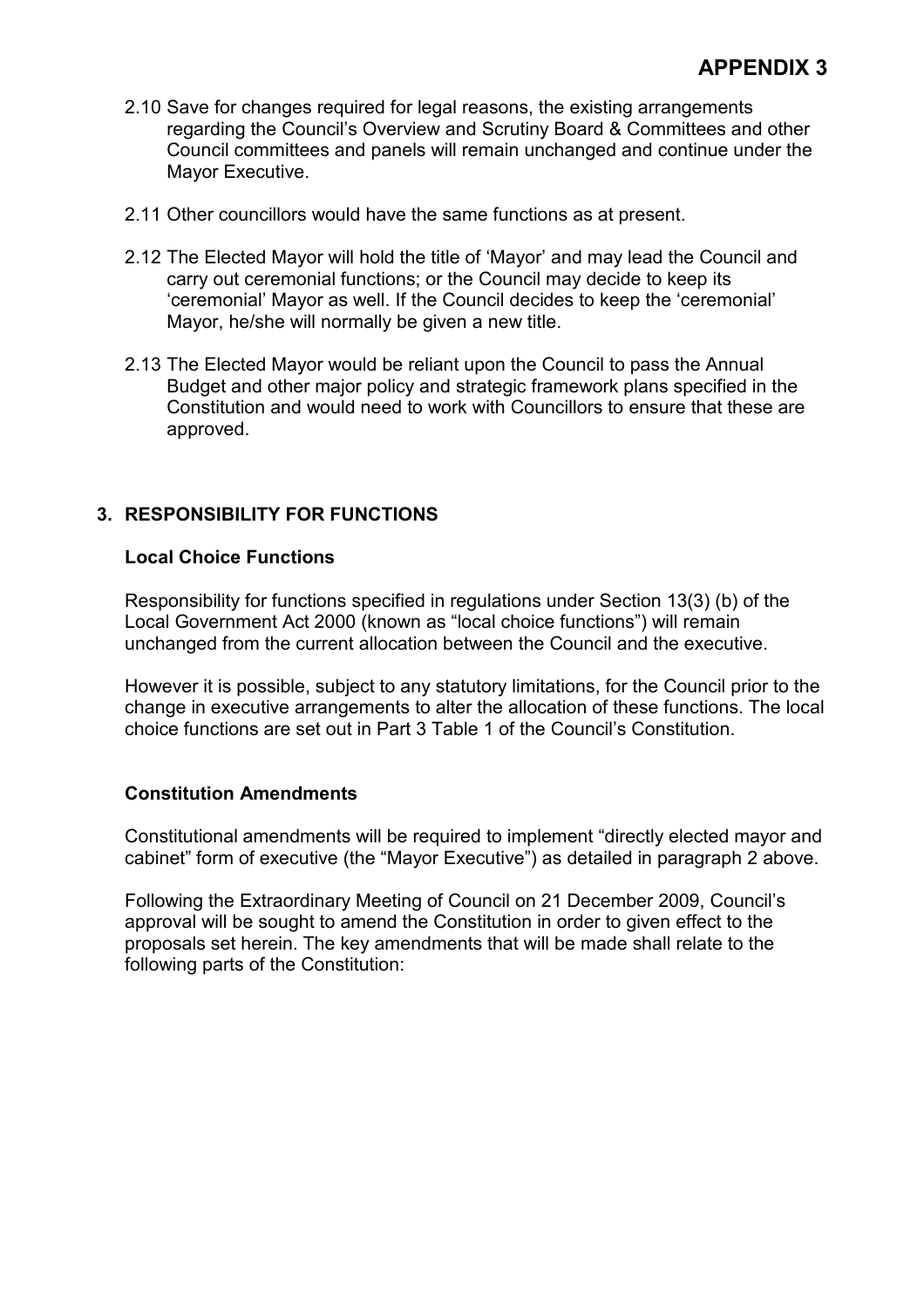| <b>PART</b>                                                                                    |                         |
|------------------------------------------------------------------------------------------------|-------------------------|
|                                                                                                |                         |
| $\overline{2}$                                                                                 | Article $1 - 4$         |
|                                                                                                | Article 7               |
|                                                                                                | Article 12 - 13         |
|                                                                                                | Article 15              |
|                                                                                                | Article 16 - Schedule 1 |
|                                                                                                |                         |
| 3                                                                                              | Table 2 - 34            |
|                                                                                                |                         |
| 4                                                                                              | As necessary            |
|                                                                                                |                         |
| 5                                                                                              | As necessary            |
|                                                                                                |                         |
| 6                                                                                              | As necessary            |
|                                                                                                |                         |
| Any other ancillary amendments required to give effect to the<br>preferred model of governance |                         |

# 4. CONTINUOUS IMPROVEMENT

In drawing up these proposals, the Council has considered the extent to which the proposals, if implemented, would be likely to assist in securing continuous improvement in the way in which the Council's functions are exercised, having regard to a combination of economy, efficiency and effectiveness.

The ""directly elected mayor and cabinet" form of executive is considered:

- a. to provide strong leadership and effective decision making;
- b. to have significant status as a directly elected figure with a mandate endorsed by the majority of the Wirral electorate;
- c. although more costly to implement given that the Council is currently operating a form of 'leader with cabinet' model of executive arrangement, it is considered that the benefits associated with this model of governance out weigh the cost implications; and
- d. in the Council's opinion likely to provide best value to the inhabitants of Wirral.